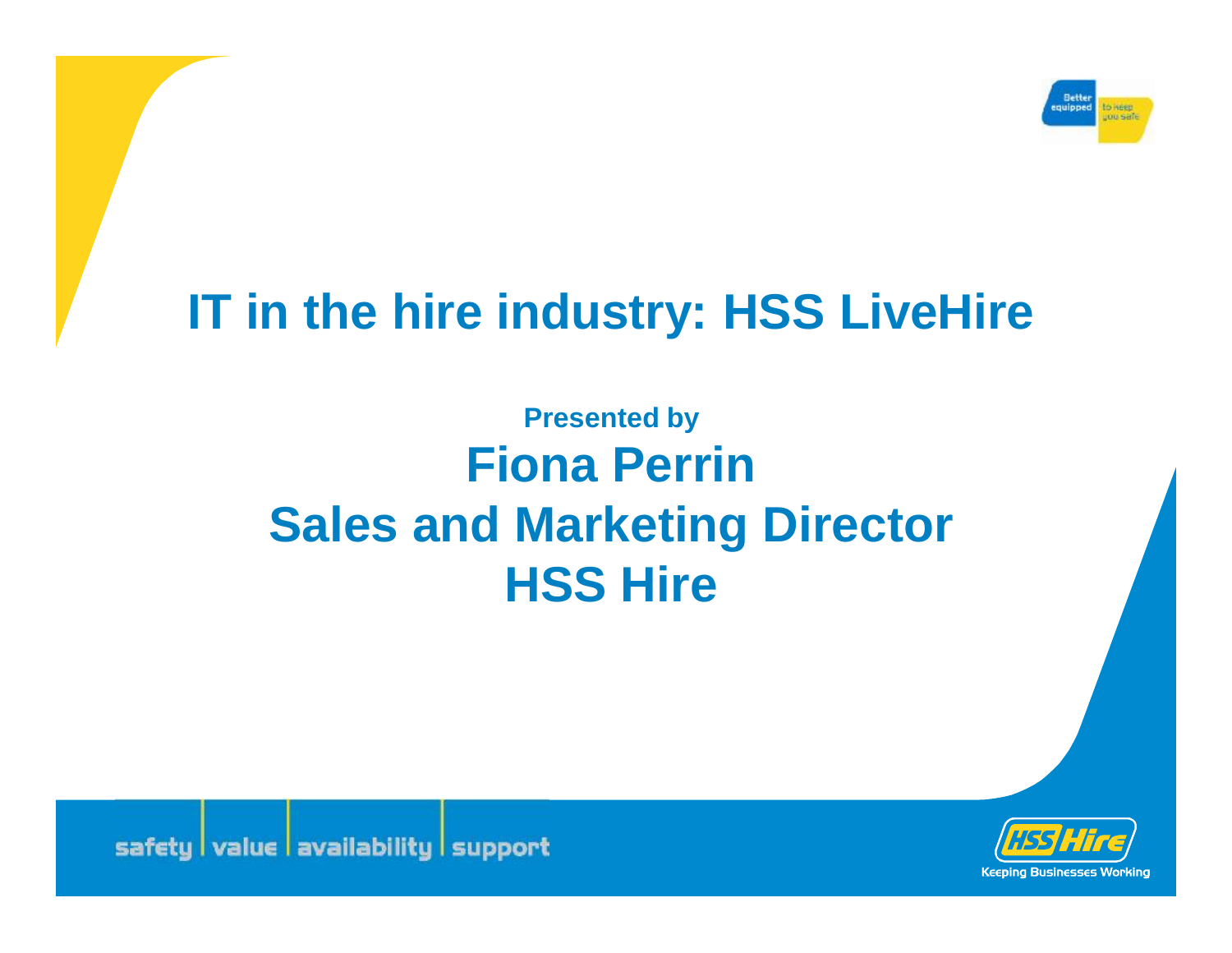

#### **Our customers told us they were frustrated by:**

- Lack of transparency "smoke and mirrors"
- Delayed hire/off-hire
- Inflated costs
- Too much paperwork

## **They told us they wanted:**

- Control
- Transparency
- Real-time transactions
- Reduced costs
- The 'true cost of hire'

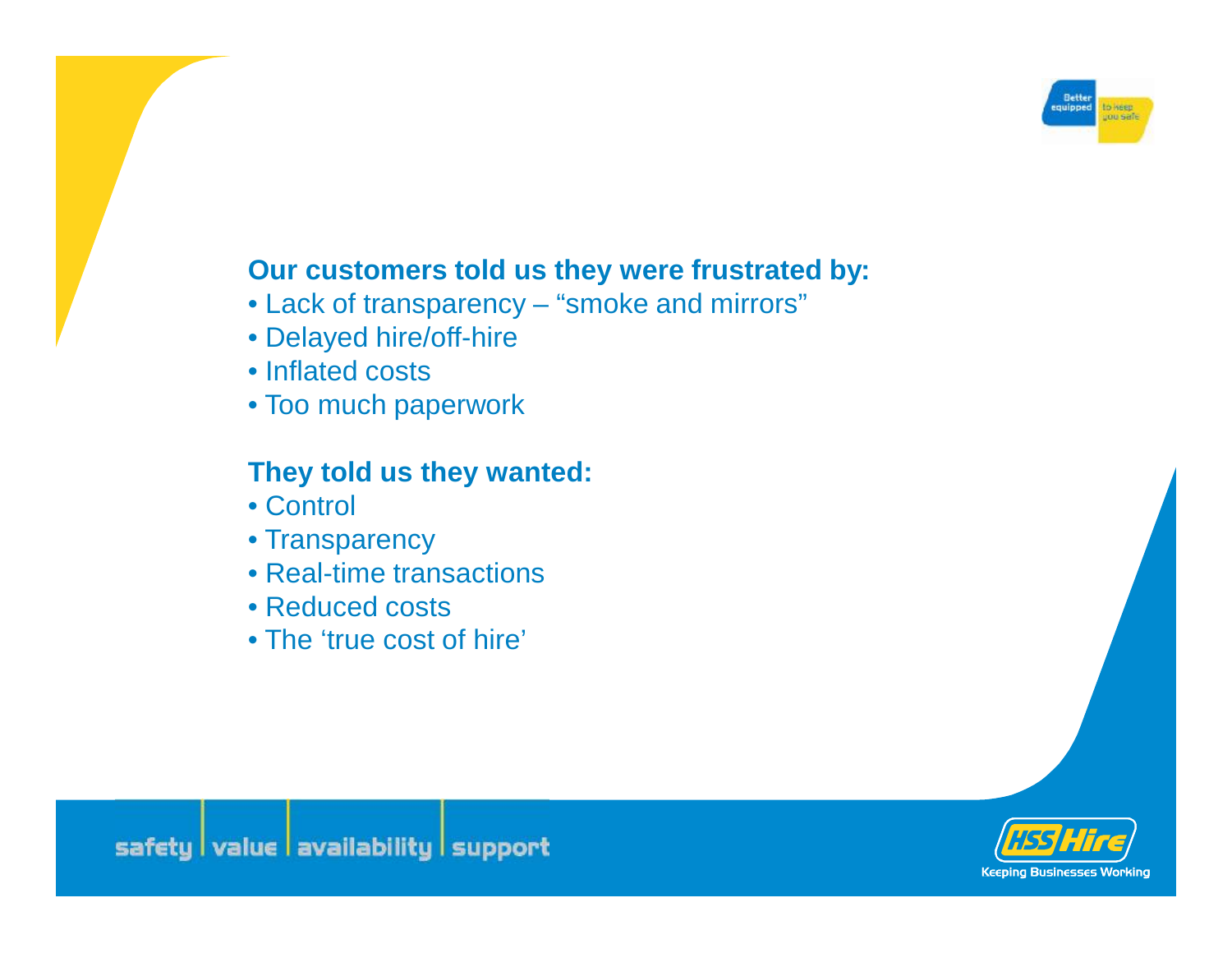

#### **So we researched, developed and built HSS LiveHire:**

- 6 month process to research and specify the system, choose a supplier
- £500k investment
- 12 month process to build, populate and test the system
	- : customer consultation
	- : specialist e-business supplier
	- : internal IT department
	- : online marketing team
	- : sales, operational and commercial teams
	- : project manager

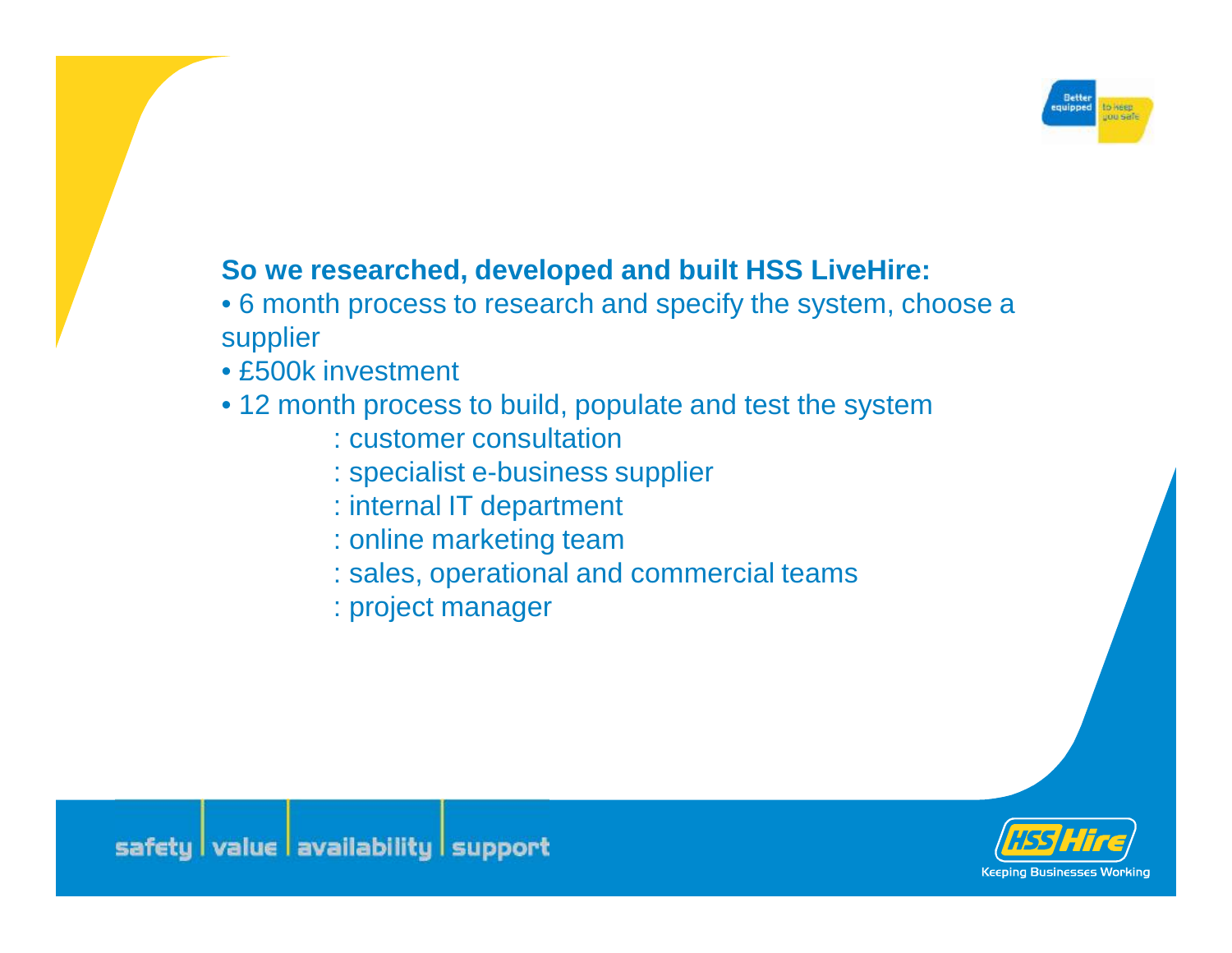

# **What is HSS LiveHire?**

- secure and bespoke online extranet: free of charge!
- user friendly front end; clever back end combination of real time content management, analytics and data management reporting
- fully integrated with HSS operating systems
- real-time transactional hire
	- : full product catalogue
	- : hire and off-hire online
- web-based asset and financial management
	- : view and amend equipment on hire across multi-sites
	- : financial statements, management information and KPIs
	- : online payment

# **It is the first totally integrated tool hire procurement and asset management system in the UK.**

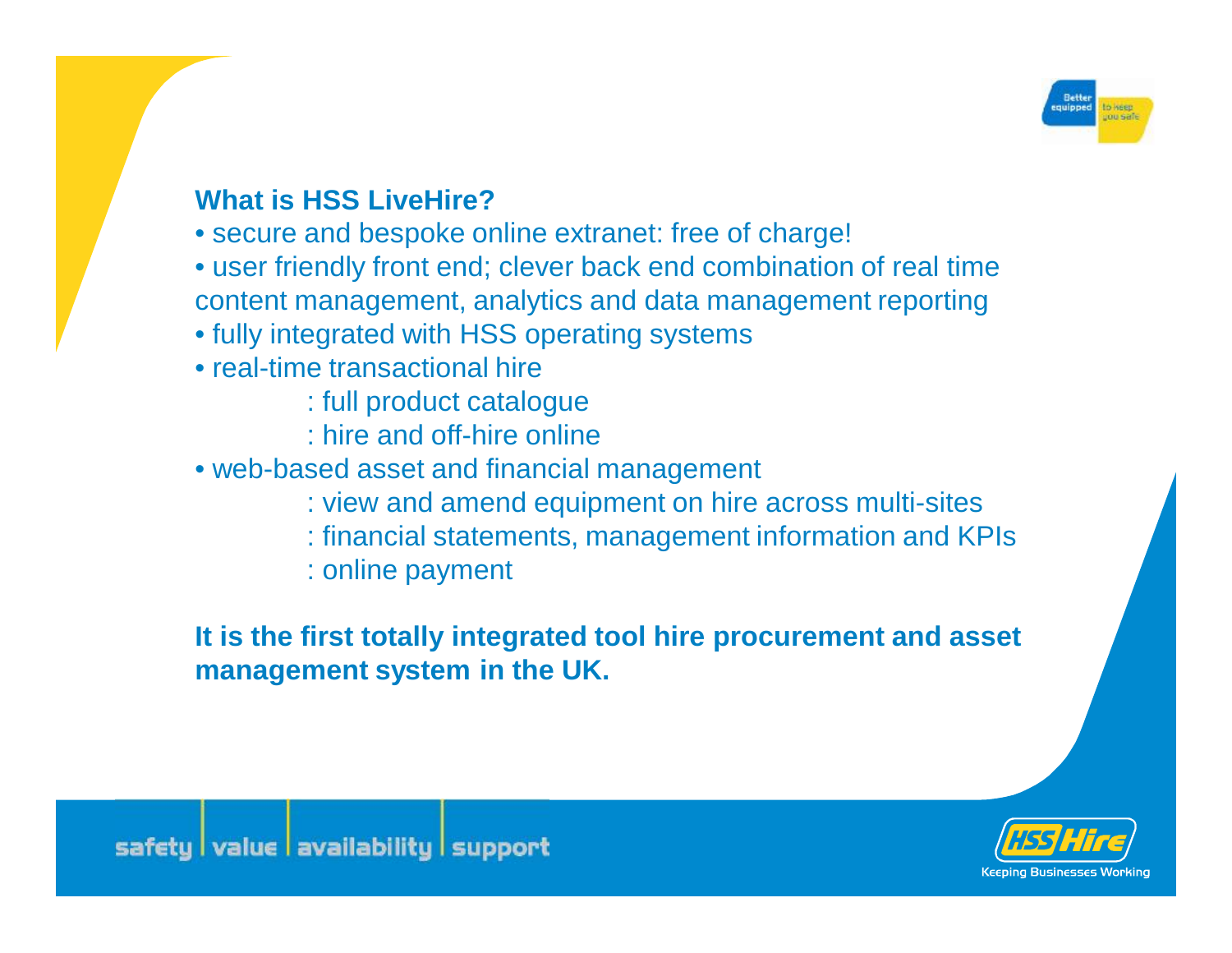# **HSS LiveHire**

- bespoke KPI dashboard
- product search

• 'basket' information

• branch finder

• corporate information





**Better** 

to keep you safe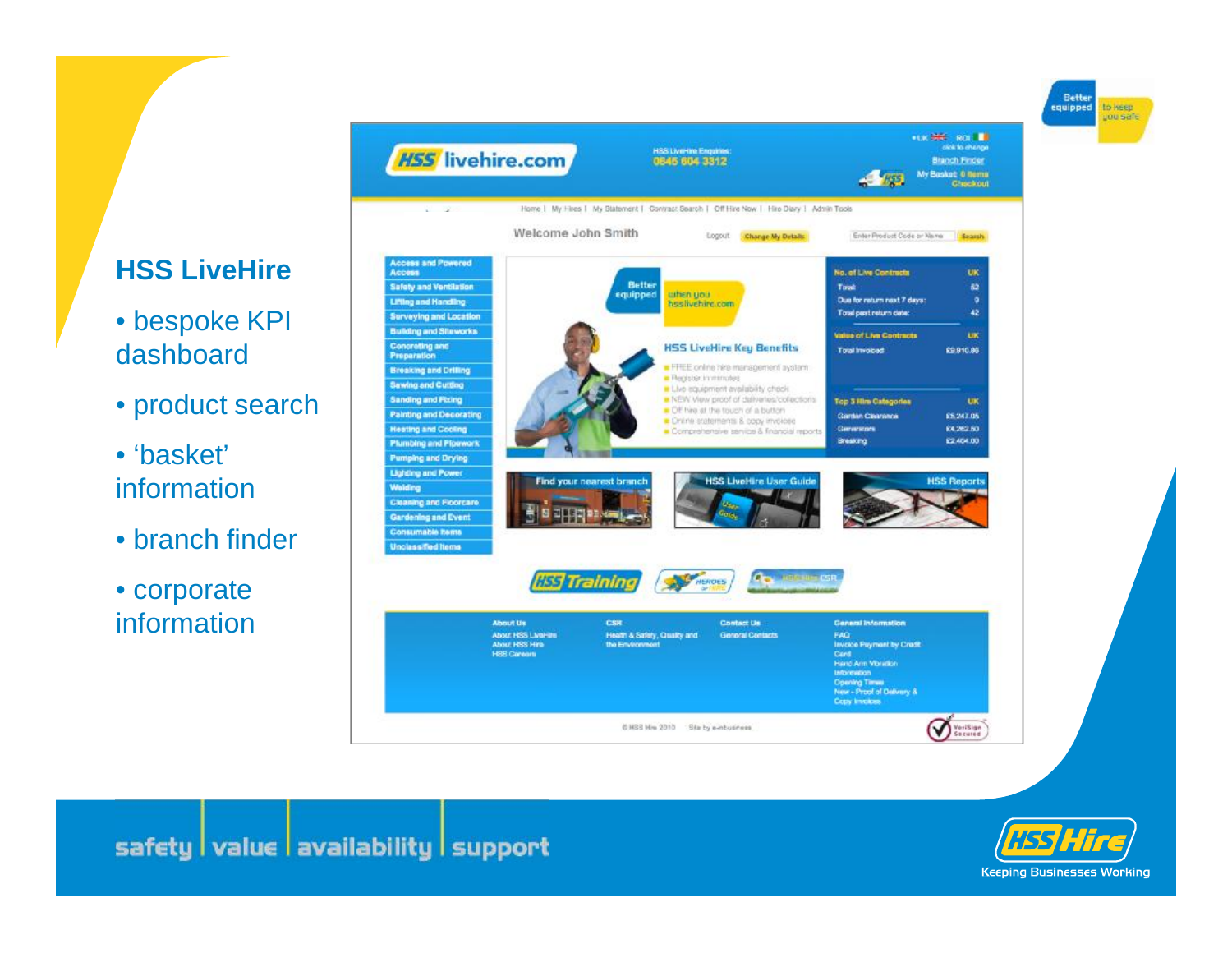

- our entire product catalogue with product and safety information, bespoke pricing and recommended products
- real time stock availability
- searchable by category, product name or product code





safety value availability support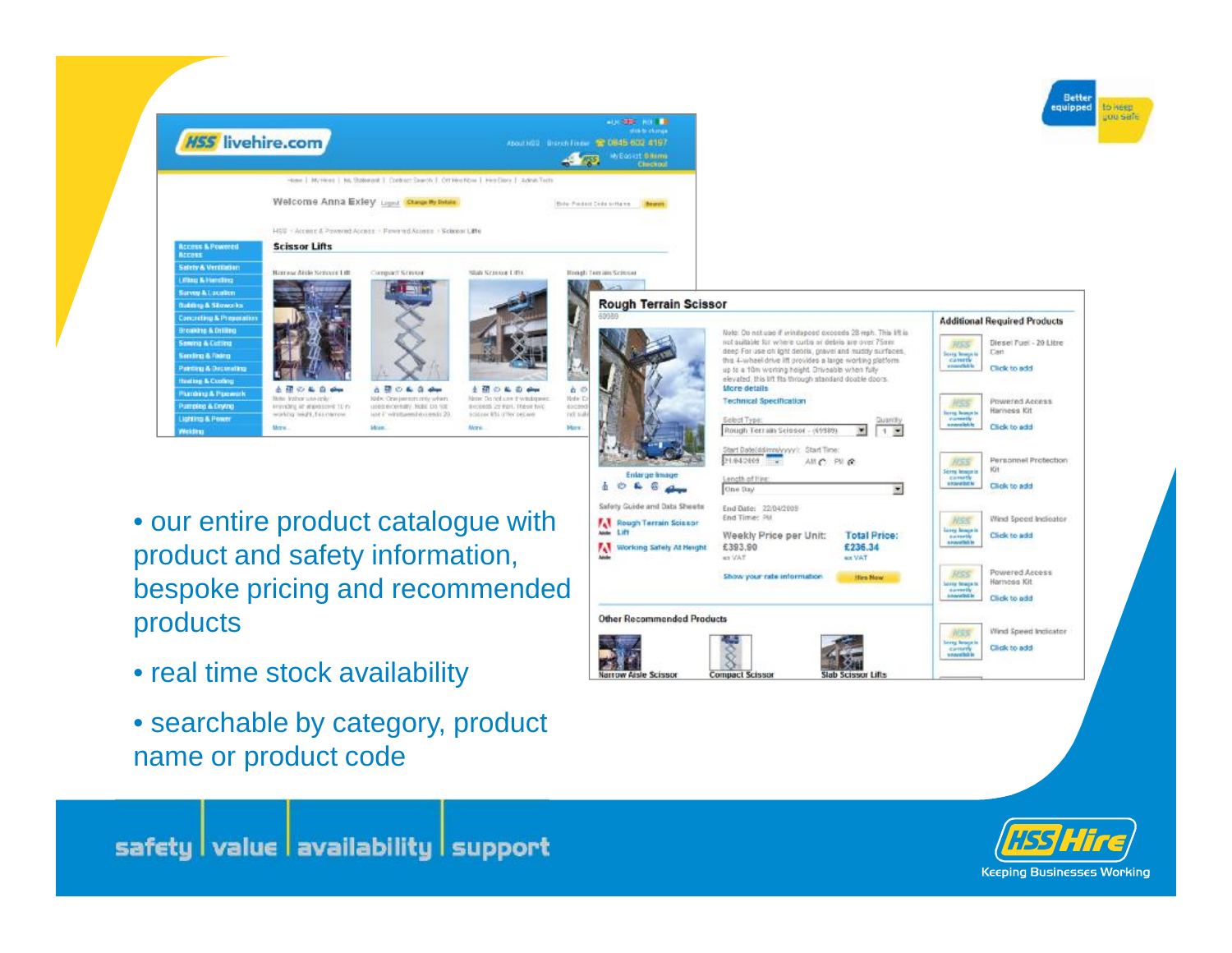#### Better<br>equipped to keep you safe

# **My Hires**

- all products on hire
- filter by account, date, site
- links to full details of the contract
- warning to indicate hire period overdue
- download/export to own system





safety value availability support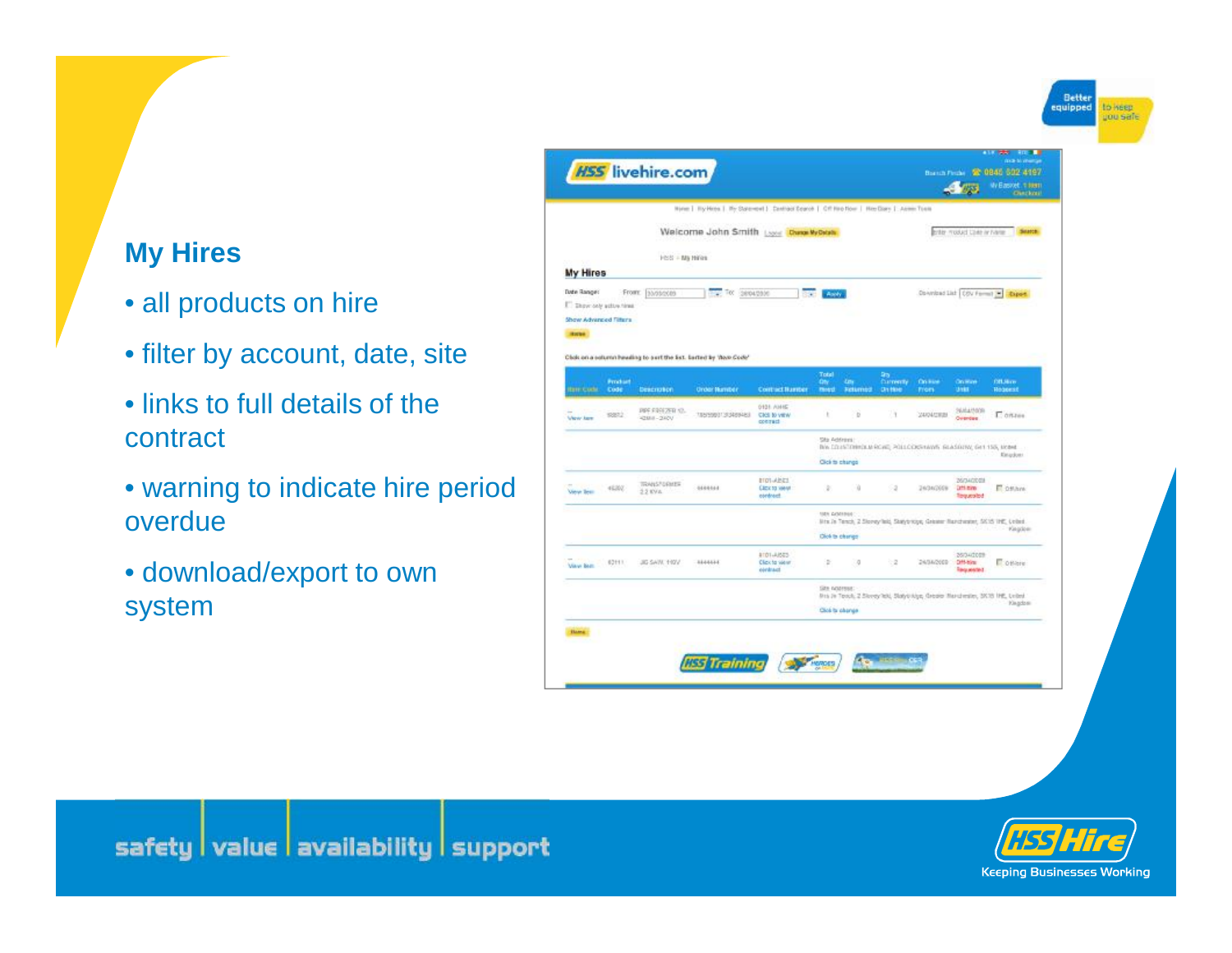| <b>Hire Diary</b>                                                                                                   |                                                       |                                             |                                                                                                                           | <b>Better</b><br><b>Hire Diary</b><br>equipped<br>to <b>HEED</b><br>you safe |  |  |  |
|---------------------------------------------------------------------------------------------------------------------|-------------------------------------------------------|---------------------------------------------|---------------------------------------------------------------------------------------------------------------------------|------------------------------------------------------------------------------|--|--|--|
| Delivery / Rol-Up Site<br>Account:<br><b>Bill Salazin f.</b><br>All Saladad                                         | Circler Number<br>Enter Na.<br>$\left  \cdot \right $ |                                             | Apply Reset                                                                                                               | • shows exactly what's on<br>hire or due for                                 |  |  |  |
| today<br><b>THEM</b>                                                                                                | <b>PROV</b>                                           | 23rd April 2005                             | Е<br><b>Ned</b>                                                                                                           |                                                                              |  |  |  |
| April 12 2009 12                                                                                                    | <b>Delivery Method</b><br>Time                        | <b>Contract Number</b>                      | Lesation                                                                                                                  | delivery/collection                                                          |  |  |  |
| The Way The Fig. 24.<br>1. MH 2. MH 3. MH 46. MH                                                                    | 00:00<br>Delivery                                     | 0101-AF544                                  | Address unavailable                                                                                                       |                                                                              |  |  |  |
| 7 mg 5 mg 8 mg 10 mg 11 mg                                                                                          | 00:00<br>Delivery.                                    | ON UN-AP DIRE                               | Address univaliable                                                                                                       | • changes can be initiated                                                   |  |  |  |
| 14 as 15 ass 15 as 17 as 19 as<br>42<br>VII and VI and VI and in the 20 and 1970 and<br>17 and 28 may 29 may 35 may | <b>Гланту</b><br>00.00                                | 0101-AF167                                  | ABBEY NATIONAL PLC.<br>ADDEY NATIONAL PLC<br>260 THE GLADES SHOPPING CENTRE<br>BROMLEY<br>BRI 10N<br><b>Unted Kingdom</b> | with immediate effect                                                        |  |  |  |
| Today Tornamow<br>Home:                                                                                             | 00:00<br>Delivery.                                    |                                             | <b>My Statement</b>                                                                                                       |                                                                              |  |  |  |
|                                                                                                                     | Delivery<br>00:00                                     | Date Ranger                                 | FORM TEACOOR<br>TK 23042000<br><b>HOST Avery</b><br>Download Litt: CSV Farmal N. Expart.                                  |                                                                              |  |  |  |
|                                                                                                                     | $00-00$<br><b>Delivery</b>                            | <b>Show Advanced Filters</b><br><b>Hame</b> | E Dirigity documents with balance only                                                                                    |                                                                              |  |  |  |

#### **My Statement**

• fully personalised account statements, all updated in real time

• customers can check what's due for payment and what's coming up

| <b>Hame</b>                                                        |                                          |                       |                                                  |                                     |               |                    |  |  |  |
|--------------------------------------------------------------------|------------------------------------------|-----------------------|--------------------------------------------------|-------------------------------------|---------------|--------------------|--|--|--|
| lick on a column heading to nort the lint. Sorted by Drder Member' |                                          |                       |                                                  |                                     |               |                    |  |  |  |
| <b>Girden Marritism</b>                                            | <b>Contract Number</b>                   | <b>Document Type</b>  | <b>Bocument Humber</b>                           | <b>Dida Insured</b>                 | <b>Amount</b> | <b>Cutatanding</b> |  |  |  |
| 5129401                                                            | UT01-A+694U<br>Click to view contract.   | Credit Nobe           | Assession<br>Click to view obcurrent             | 1004/2009                           | $-0.2835$     | $-238.75$          |  |  |  |
| 5129401                                                            | 0101-AH340<br>Click to youw contract     | Cordit Note           | 190537<br>Click to view document                 | 1964/2009                           | $-0.20.75$    | $-236.75$          |  |  |  |
| 595/598204/3143520                                                 | 0301+AH060<br>Click to year contract     | twoce                 | 4884583<br>Click to view document                | 19/04/2009                          | 176.45        | 176.45             |  |  |  |
| ABSON SACRO PRINTERIOS                                             | EPPLANETS!<br>Click to wew contract.     | vnr.<br><b>FIVOER</b> | <b>URNANEL</b><br>Click to view clocument        | 2024 31 11 11<br><b>TIACA GOULS</b> | 453.29        | 433.29             |  |  |  |
| 703/2021999/0127908                                                | 0101-Z4044<br>Clob to wew contract       | Invoice               | 1854374<br>Click to view docustant               | 1904/2008                           | K80.89        | 603.48             |  |  |  |
| 70300323576128822                                                  | 0101-23876<br>Click to year contract     | <b>Invokar</b>        | 4884375<br>Click to view appurent.               | 1904/2009                           | 150.50        | 193.60             |  |  |  |
| <b>PERITY REPORT PROP</b><br><b>JULIOUS 2003145 PLUMBER</b>        | 0101-79467<br>Click to you w contract    | <b>Pryddia</b>        | 4954393<br>Click to view document                | <b>EDITORY</b><br>12040008          | 25,26,28      | 4725.36            |  |  |  |
| 703/203238249129936                                                | 0101-23608<br>IT RAD ALL LEWIS CONTRACTS | <b>Tryology</b>       | 4854372<br>Plants for infancial effort contained | 1964/2000                           | £*39.15       | 0193.15            |  |  |  |

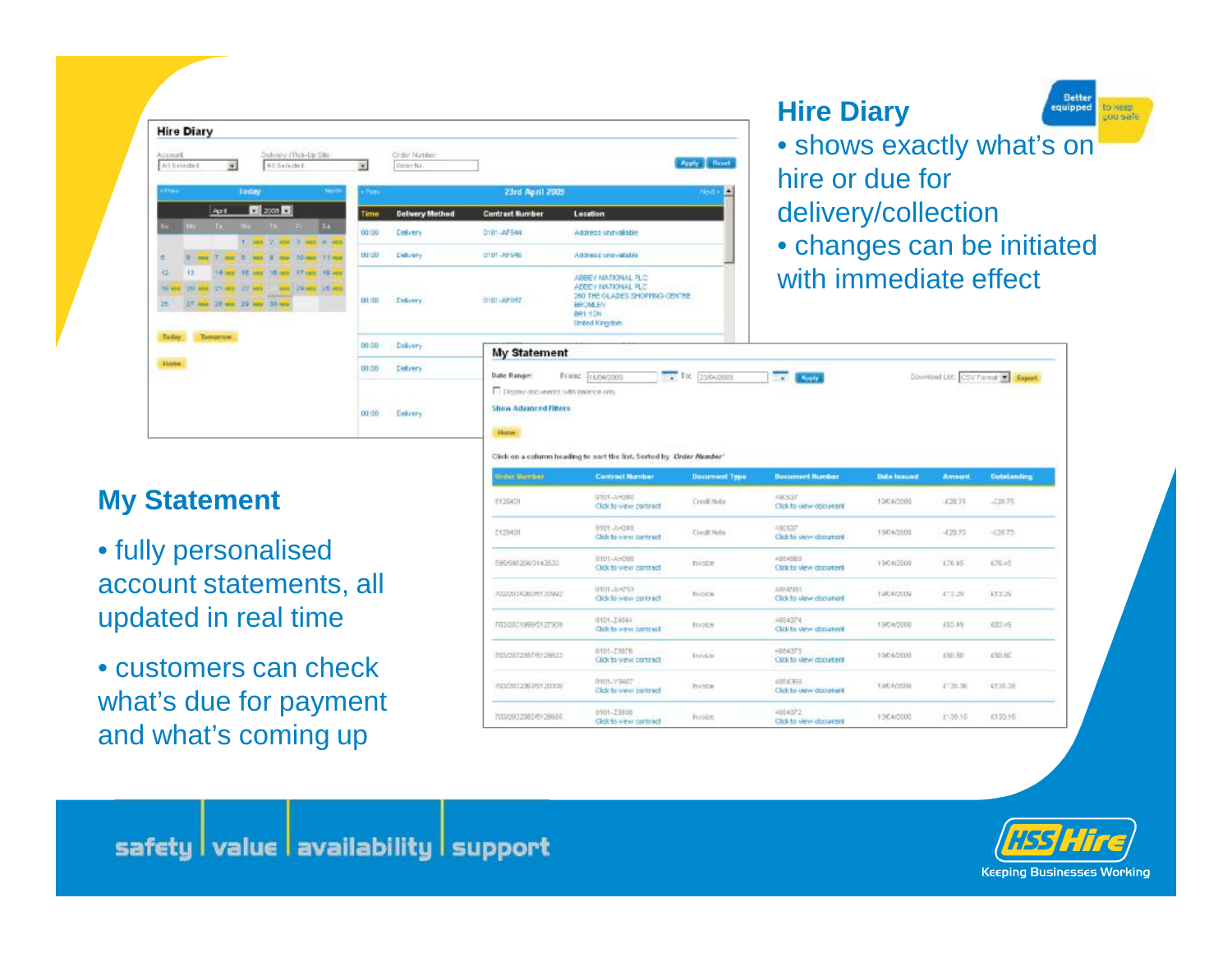# **And it's still evolving….**

• Hire Insight

- : linked to our vehicle tracking system
- : online and real-time estimated times of arrival
- : online and real-time proof of deliveries
- : digital signatures
- : online photographic evidence of equipment damage
- Mobile apps
	- : UK mobile internet users  $2011 = 15.9$ million  $2013 =$ 18.6 million
	- : 4.2 million UK customers use retail websites through mobile internet every month
	- : mobile internet is over-taking desktop browsing
	- : 10% hss.com orders from mobiles; currently 2% hsslivehire.com



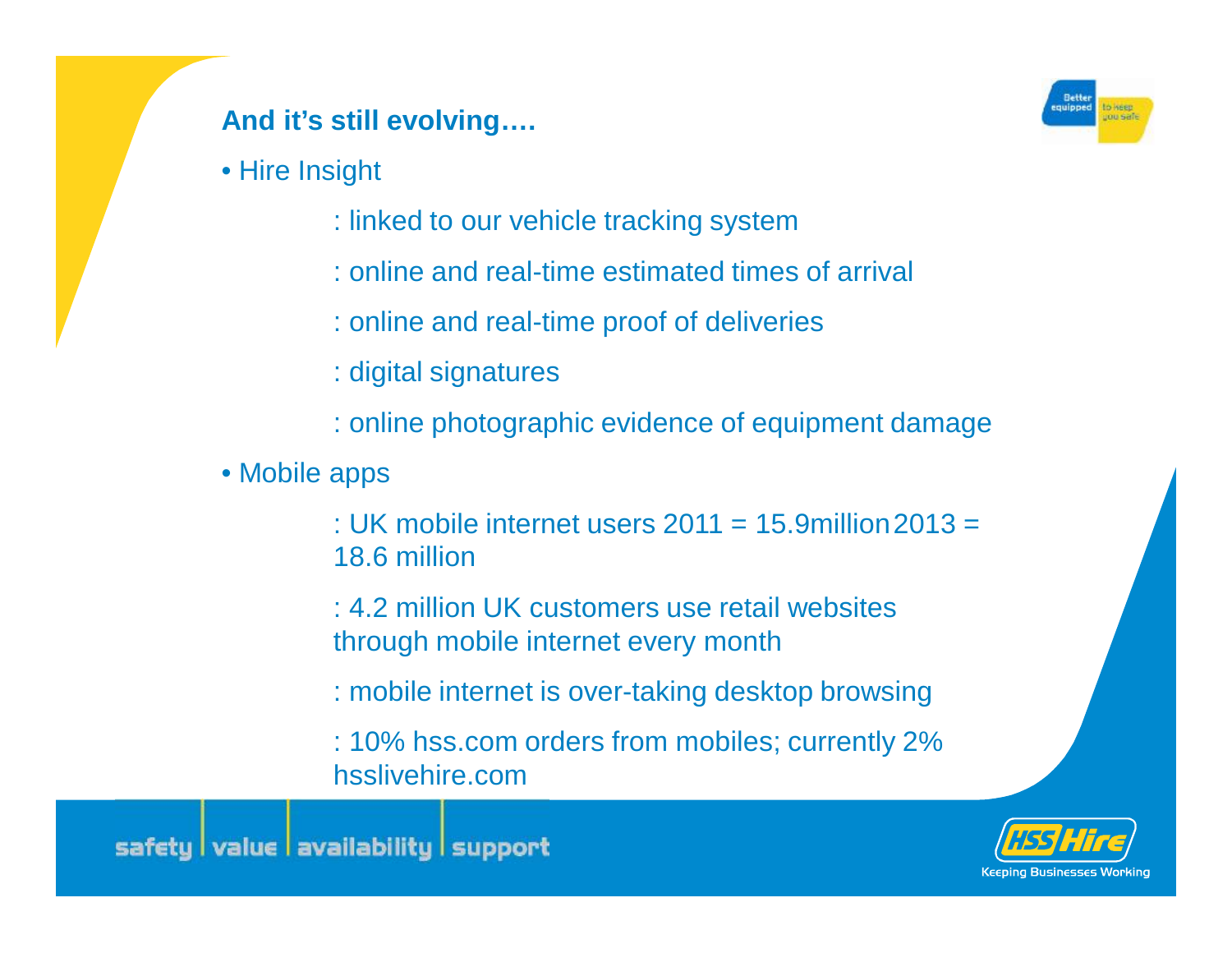# **Integrated directly with customers' systems**





**Keeping Businesses Working**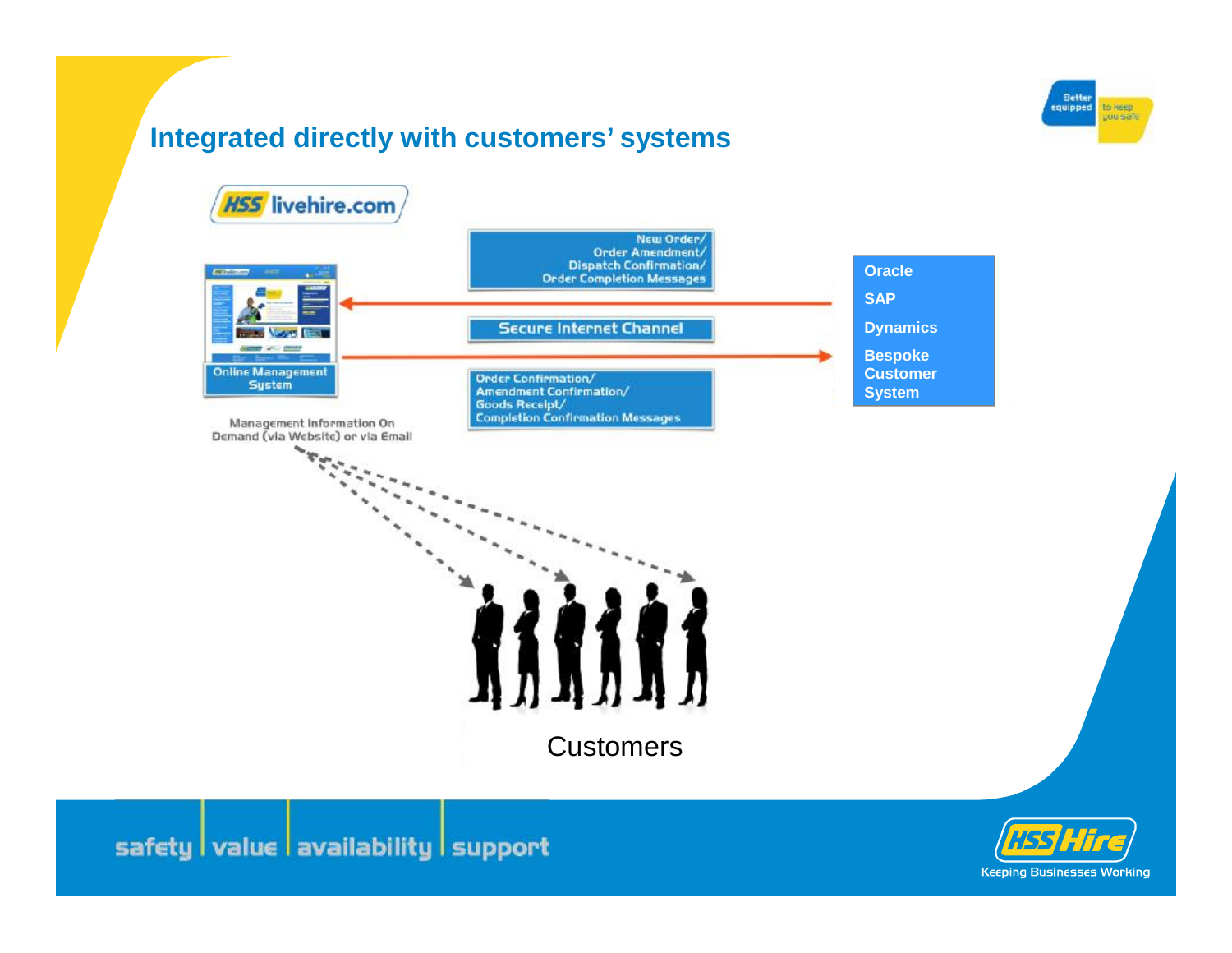

## **Our customers love it:**

- Easy and instant hire management (equipment and account)
- Visibility and control: only pay for what they really need
- Cost and time efficiencies
- Reduced paperwork

• Improved reporting of management information, accounts and statements

# **We love it:**

- Grow and retain large accounts
- Win new customers
- Reduced transactional and admin costs
- Real time account information for risk management
- Supports our drive for transparency and integrity in the hire industry

*HSS LiveHire has revolutionised how we and our customers manage and monitor hire in the UK.*